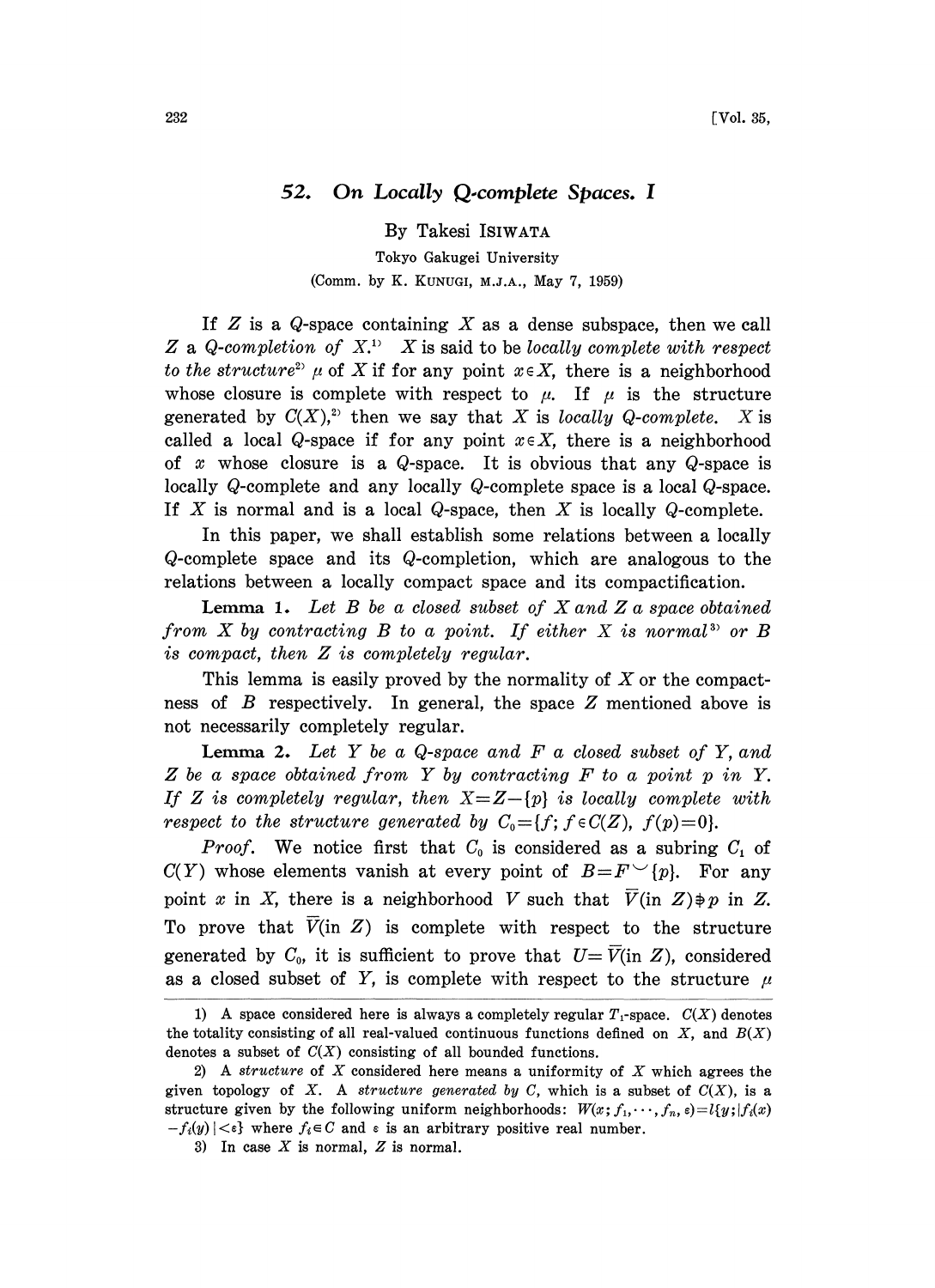generated by  $C_1$ . Let  $\{a_a; a_a \in U, a \in \Gamma\}$  be a Cauchy directed set with respect to  $\mu$ , and  $f_1, f_2, \dots, f_n \in C(Y)$ ,  $\varepsilon > 0$ . Since Z is completely regular, there exists  $f \in C_1$  such that  $f(B)=1$ ,  $f(U)=1$  and  $0 \le f \le 1$ . Then we have  $f_i f \in C_i$  for every i. Since  $\{a_{\alpha}; \alpha \in \Gamma\}$  is a Cauchy directed set, there is a point q in U and an index  $\alpha_0$  such that

$$
W_1 = W(q; f_1 f, f_2 f, \dots, f_n f, \varepsilon)
$$
  
= {x; | f<sub>i</sub> f(x) - f<sub>i</sub> f(q)| < \varepsilon, x \in U} a\_{\alpha} \text{ for } \alpha > \alpha\_0.

By the method of the construction of  $f$ , we have

$$
W(q; f_1, f_2, \cdots, f_n, \varepsilon) \ni a_\alpha \text{ for } \alpha > \alpha_0.
$$

This means that  $\{a_{\alpha}; \alpha \in \Gamma\}$  is a Cauchy directed set with respect to the structure generated by  $C(Y)$ . Since Y is a Q-space,  $\{a_{\alpha}; \alpha \in \Gamma\}$ must converge to a point in  $U$  because  $U$  is closed in  $Y$ . Thus  $V$ (in  $Z$ ) is complete with respect to the structure generated by  $C_0$ .

Since  $C(\overline{V}$ (in Z)) can be considered as a set containing  $C_0$  as a subset, the space  $X$  mentioned in Lemma 2 is locally  $Q$ -complete, and hence is a local Q-space.

**Theorem 1.** Let  $Y, F, p, Z, X$  and  $C_0$  be the same as in Lemma 2. If either  $F$  is compact or  $Y$  is normal, then  $X$  is locally complete with respect to the structure generated by  $C_0$ , and hence X is a local Q-space. Moreover Z is a Q-space.

Proof. The first part of theorem is an immediated consequence of Lemmas 1 and 2, and hence we shall prove the latter part.  $C(Z)$ can be considered as a subring of  $C(\nu X)^4$  consisting of all functions which take a constant value on B (as in Lemma 2). Let  $(a_{\alpha}; \alpha \in \Gamma)$ be a Cauchy directed set with respect to the structure  $\mu$  generated by  $C(Z)$ . For any  $f_1, f_2, \dots, f_n \in C(Z)$  and any  $\varepsilon > 0$ , there exist a point q and an index  $\alpha_0$  such that

 $U=W(q;f_1,f_2,\cdots,f_n,\varepsilon)\ni a_{\alpha}$  for  $\alpha>\alpha_0$ .

If  $|f_i(p)-f_i(q)| < \varepsilon/2$  for each i, we have  $W(p; f_1, f_2, \dots, f_n, \varepsilon) \ni a_{\alpha}$  for  $\alpha > \alpha_0$ . This means that  $\{a_{\alpha}; \alpha \in \Gamma\}$  converges to p. Now suppose that there are  $\varepsilon$  and some  $f_i$  such that  $|f_i(p)-f_i(q)| \geq \varepsilon/2$ . Then  $\overline{U}$ (in Z) is disjoint from the point p, and hence  $\overline{U}$ (in Z) is complete with respect to  $\mu$ , because  $\overline{U}$ (in Z) is complete with respect to the structure generated by  $C_0$  as easily seen in the proof of Lemma 2. Thus  $\{\alpha_{\alpha}; \alpha \in \Gamma\}$  converges to a point in U(in Z). Therefore Z is a Q-space.

Let  $\mu$  be the structure generated by a subset of  $C(X)$  and X be the completion of X with respect to the structure  $\mu$ ; then we can not

<sup>4)</sup> For a space X there exists a unique space  $\nu X$  which is completely determined, up to homeomorphism by the following properties: (1)  $\nu X$  is a Q-space, (2)  $\nu X$  contains X as a dense subspace, and (3) every function in  $C(X)$  can be continuously extended over  $\nu X$  (E. Hewitt: Rings of real-valued continuous functions I, Trans. Amer. Math. Soc., **64**, 45-99 (1948)).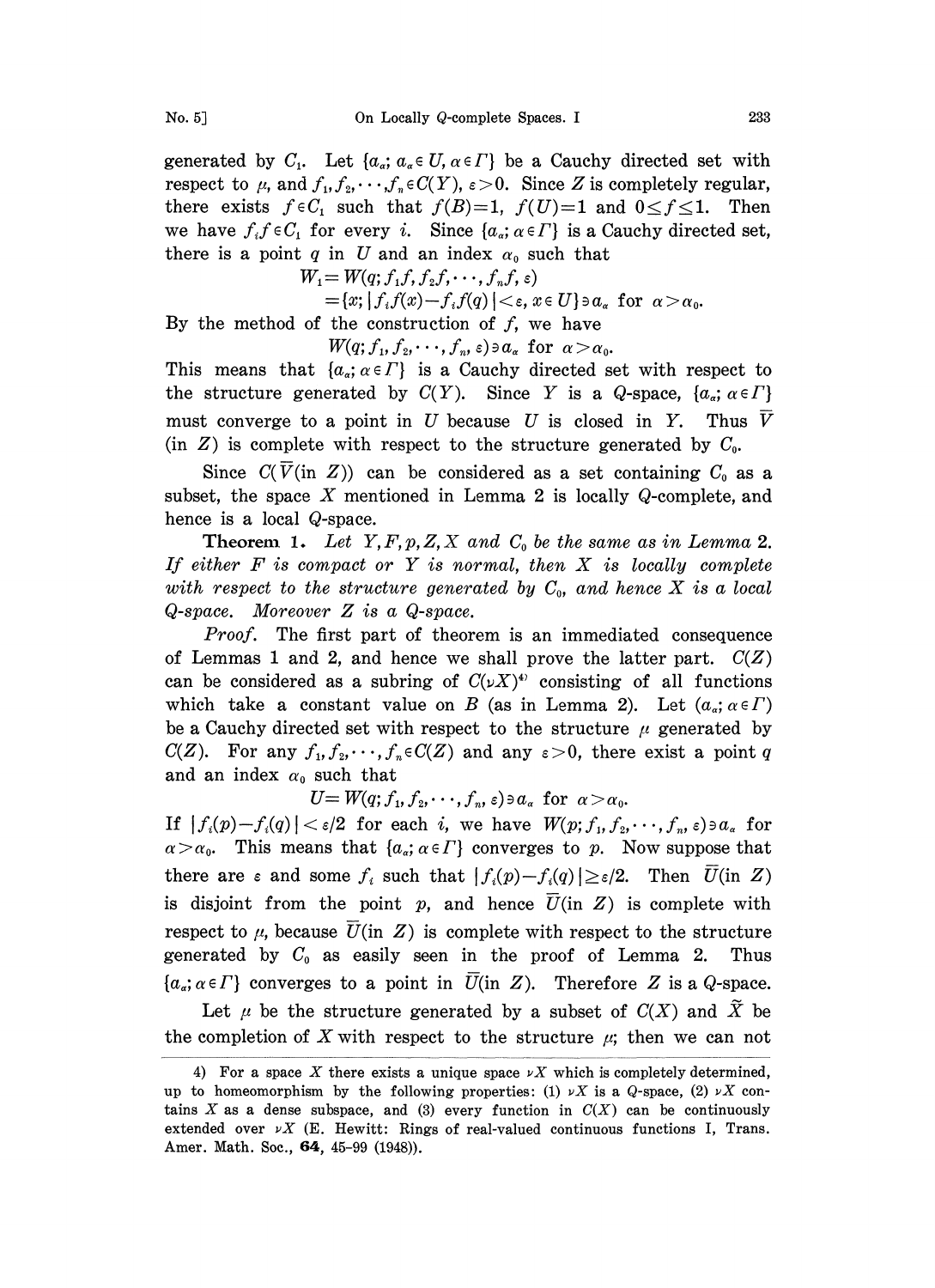## 234 T. ISWATA [Vol. 35,

conclude that X is open in  $\widetilde{X}$  even if X is a local Q-space. Such an illustration is given by the set of all rational numbers with the structure defined by the usual distance function. The completion  $\tilde{X}$  of X is the space of all real numbers with the usual metric, and  $X$  is not open in  $\widetilde{X}$  even if X is a Q-space (and hence X is local Q-space). The openness of X in  $\tilde{X}$  will be investigated in Theorems 2,3 and 4.

**Lemma 3.** If  $\nu X - X$  is closed in  $\nu X$ , then  $Y = (\nu X - X)^{\beta}$  is a Q-space.

*Proof.* Now suppose that Y is not a Q-space and  $b \in \nu Y - Y$ .  $X \subset Y \subset \beta X$  implies that  $\nu Y$  is contained in  $\beta X$ . By the definition of  $\nu Y$ , any function of  $C(Y)$  is continuously extended over b. But we shall prove that this is a contradiction, that is, there is a function of  $C(Y)$  which is not continuously extended over b. Since  $\nu X \oplus b$ , there is a function f of  $C(X)$  which is not continuously extended over b. On the other hand, the compactness of  $(\nu X-X)^{\beta}$ , which is disjoint from X, implies that there exists a (bounded) function g of  $C(\beta X)$ such that g vanishes on some neighborhood  $U$ (in  $\beta X$ ) of B and  $g=1$ on some neighborhood  $V(\text{in } \beta X)$  of b. Then<br>  $h = \begin{cases} g & \text{on } U \subset Y \end{cases}$ 

$$
h = \begin{cases} g & \text{on } U \frown Y \\ gf & \text{on } X - U \end{cases}
$$

is a continuous function defined on Y. But gf is equal to f on  $V \nightharpoonup X$ and it is not bounded on  $V_{\neg}(X)$ , and hence h is not continuously extended over b. Thus we have  $\nu Y=Y$ , that is, Y is a Q-space.

A one-point Q-completion of X which is not a Q-space is a  $Q$ space Z such that Z contains X as a dense subset and  $Z-X$  consists of only one point. A one-point Q-completion of <sup>a</sup> locally Q-complete space which is not a Q-space is not necessarily unique. Such an illustration is given by a locally compact space X which is not a  $Q$ space. A one-point compactification of  $X$  is a one-point  $Q$ -completion of X. On the other hand a Q-space Z obtained in  $(2\rightarrow 3)$  of Theorem 2 is so also. As easily seen from the proof of  $(2 \rightarrow 3)$  of Theorem 2, if X is a locally compact space which is not a Q-space, and  $\beta X$ - $((\nu X-X)^s\vee X)$  is not a finite set, then there exist infinitely many one-point Q-completion of X. For any  $b \in \beta X - ((\nu X - X)^{\beta} \vee X)$ ,  $X^{\vee}(\nu X-X)^{\beta}$  becomes a Q-space by the same method as in the proof of Lemma 3. We replace  $Y$ ,  $F$  and  $p$  as in Theorem 1 respectively by  $X^{\vee}(\nu X-X)^{\beta}$   $\check{b}$ ,  $(\nu X-X)^{\beta}$   $\check{b}$  and b respectively. Then the space  $Z$  is a non-point Q-completion of  $X$ . We shall say  $Z$  obtained in  $(2 \rightarrow 3)$  of Theorem 2, a natural one-point Q-completion of X.

Theorem 2. The following conditions for <sup>a</sup> non Q-space X are equivalent:

1) X is locally Q-complete,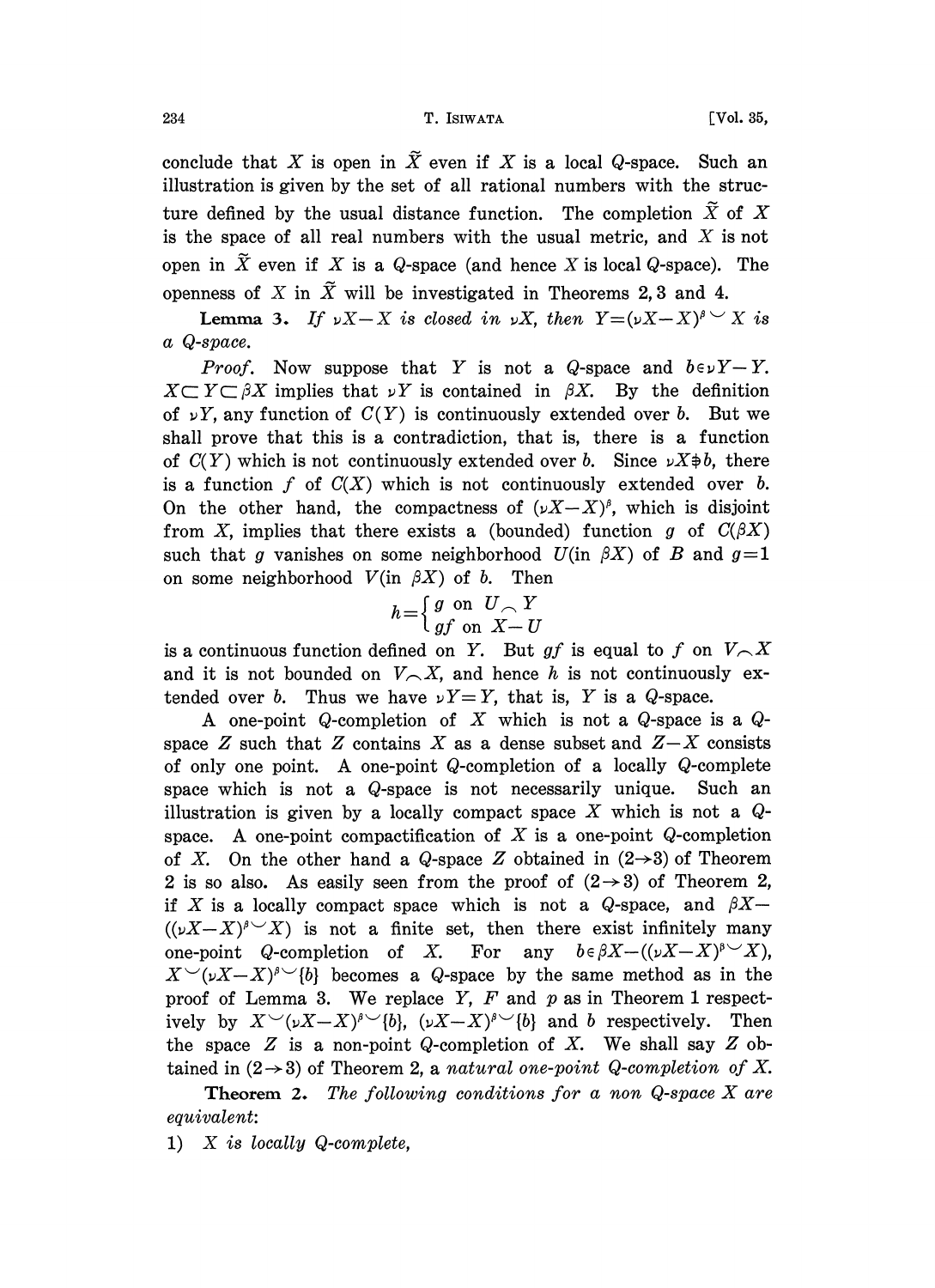- $2)$  X is open in  $\nu X$ ,
- 3) there is a one-point Q-completion of X.

*Proof*  $(1 \rightarrow 2)$ . We suppose that  $B=\nu X-X$  is not void and is not closed in  $\nu X$ . There is a neighborhood  $\overline{V}$ (in  $\nu X$ ) of a point p in  $\overline{B}$ (in  $\mathcal{X}\setminus\bigwedge X$  such that  $\overline{V}$ (in X) is complete with respect to the structure  $\mu$  generated by  $C(X)$ , and  $\overline{V}$ (in X) contains a direct set  $\{\alpha_{\alpha}; \alpha \in \Gamma\}$  which converges to p where  $\alpha_{\alpha} \in U = V \setminus X$  for each  $\alpha \in \Gamma$ . Since  $\{a_{\alpha}; \alpha \in \Gamma\}$  is a Cauchy directed set in U with respect to the structure  $\mu$ , there is a point x such that  $\{a_n; \alpha \in \Gamma\} \rightarrow x \in U$  (in X). This is a contradiction, and hence B must be closed in  $\nu X$ .

 $(2 \rightarrow 3)$ . Suppose that  $B=\nu X-X$  is closed in  $\nu X$ . Now we consider  $\nu X$  as a subspace of  $\beta X$  (= the Cech compactification of X). Then  $B(\text{in } \beta X)=B_0$  is compact and is disjoint from X by a closedness of B. We replace Y, F and p as in Theorem 1 respectively by  $\nu X \sim B_0$ ,  $B_0$ and a point p in  $B_0$  respectively. Then  $\nu X \sim B_0$  is a Q-space by Lemma 3 and the space  $Z$  as in Lemma 2 is completely regular. On the other hand, Z can be considered as a continuous image of  $\nu X$ under a mapping  $\varphi \psi$  where  $\psi$  is an identical mapping from  $\nu X$  into  $\nu X \sim B_0$  and  $\varphi$  is a mapping from  $\nu X \sim B_0$  onto Z such that  $\varphi(x)=x$ for  $x \notin B_0$  and  $\varphi(x)=p$  for  $x \in B_0$ . Therefore, by Lemmas 1 and 2, Z is a Q-space and  $Z=X^{\vee}(p)$ , i.e. Z is a (natural) one-point Q-completion of X.

 $(3\rightarrow 1)$ . Since X has a one-point Q-completion Z, it is obvious that X is open in the space Z. By Lemma 2  $X = Z - \{p\}$  is locally complete with respect to the structure generated by a subset consisting of functions which vanish at the point p. This subset is a subset of  $C(Z)$ , and hence X is locally Q-complete.

(1) and (2) in Theorem 2 are generalized in the following form:

**Theorem 3.** Suppose that  $\mu$  is a complete structure of X and Y is a subspace of X, then Y is open in X if and only if Y is locally complete with respect to the structure  $\mu$ .

*Proof.* Suppose that Y is open in X. For any point  $y$  in Y we take a neighborhood U whose closure in X is disjoint from  $X-Y$ . Then it is easily verified that  $\overline{U}$ (in X) is complete with respect to the structure  $\mu$ .

Conversely, if  $B=X-Y$  is not closed, it is easily seen that there are a point p in Y such that  $p \in (\overline{B}(\text{in } X) - B)$  and a neighborhood  $V(\text{in } X)$  of p such that  $\overline{V}(\text{in } Y)$  is not complete with respect to the structure  $\mu$ , by the analogous method of the proof of  $(1\rightarrow 2)$  in Theorem 2.

**Corollary.** If X is a Q-space, then any open subset of X is locally Q-complete, and hence a local Q-space.